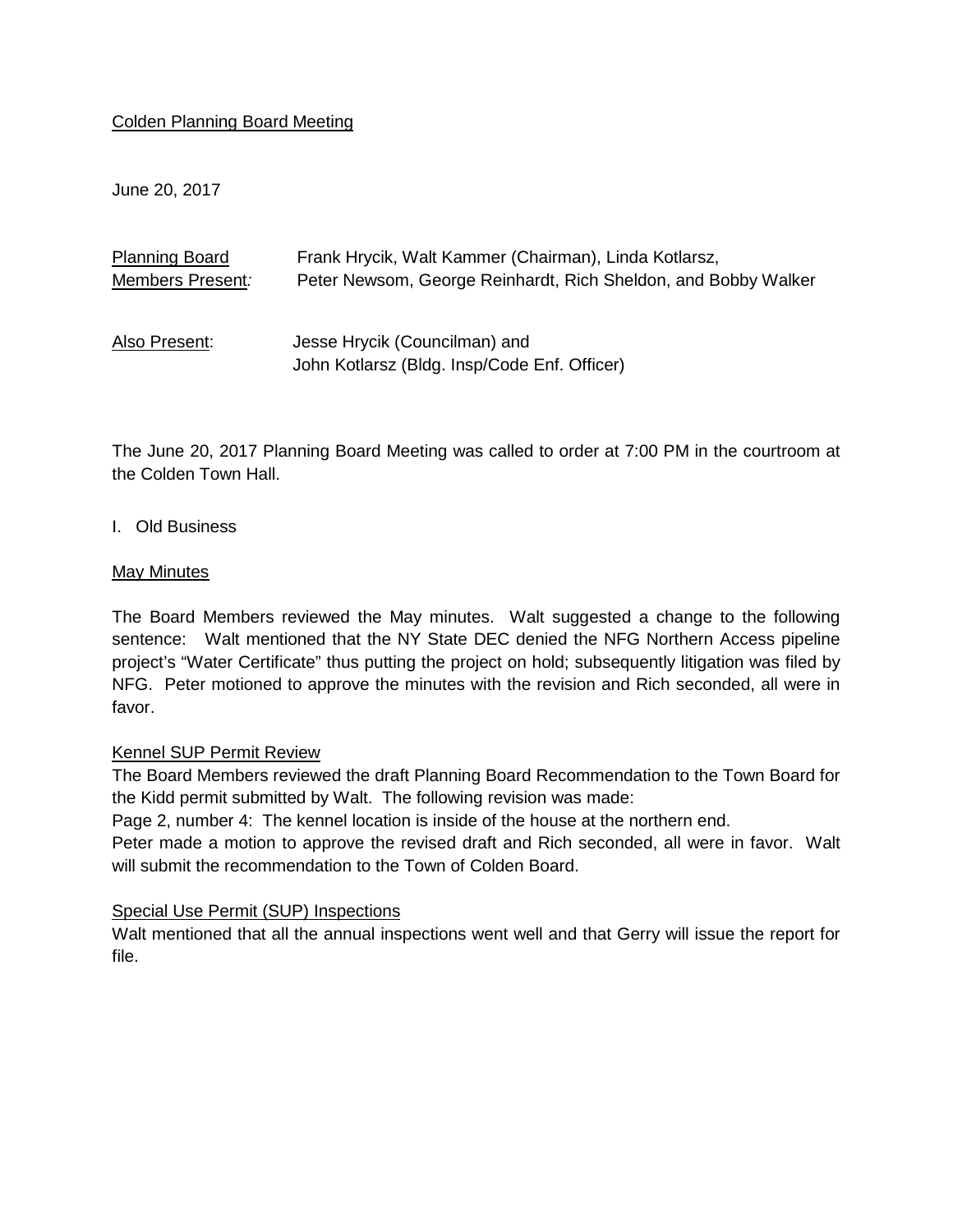## NYS Clean Energy

The Board Members reviewed the energy benchmarketing requirements for certain Town buildings and the standardized Unified Solar Permit (USP) process for the Town of Colden. Drafts of the proposed recommendations on the Benchmarking and USP resolutions were submitted by Walt for the Planning Board to review and discuss.

Walt asked for the Board Members to review the information and included John in the extended discussion on the matter. The following changes were made to the solar permit process forms from NYS as they will apply to Colden:

The Town of Colden hereby fully and formally adopts the New York State Unified Solar Permit process for NY – Sun Solar Powering New York, and establishes the permit fee at \$50.00.

Page 1: - Permitting fee of \$50.00, payable by check, cash, or money order payable to the Town of Colden Town Clerk.

Page 3: - Unified Solar Permit, electrical inspection, and building permit required. Planning review is not required for solar PV installations of this size. The Town Fire Marshall approval is required for solar PV installations of this size.

Page 4: - Walt will submit a fee schedule since there is an ongoing action item with the Town Board to act on the Colden Fees & Fines recommendation put forth by the subcommittee and the subsequent recommendation from the Planning Board. Jesse informally indicated that perhaps there were additional changes desired by the Town Board or Code Enforcement. Hopefully that can be resolved at the July PB meeting.

Walt asked for a motion from the Board Members to recommend the energy benchmarketing to the Town Board. Rich motioned to approve the recommendation and Linda seconded. All were in favor.

Walt asked for a recommendation from the Board Members to recommend the adopting standardized solar permit process to the Town Board. Rich motioned to approve the recommendation and Bobby seconded. All were in favor.

The two recommendations will be sent to the Town Board for the upcoming July 2017 Town Board meeting.

# Temporary Signs

Walt asked Rich if he was ready to discuss and review temporary signs with the Board Members. Rich asked to discuss the topic at the July meeting.

#### Historic District/Historic Overlay

Rich and Frank agree that it's not beneficial for the Town of Colden. After a brief discussion Walt will permanently remove the topic from the agenda.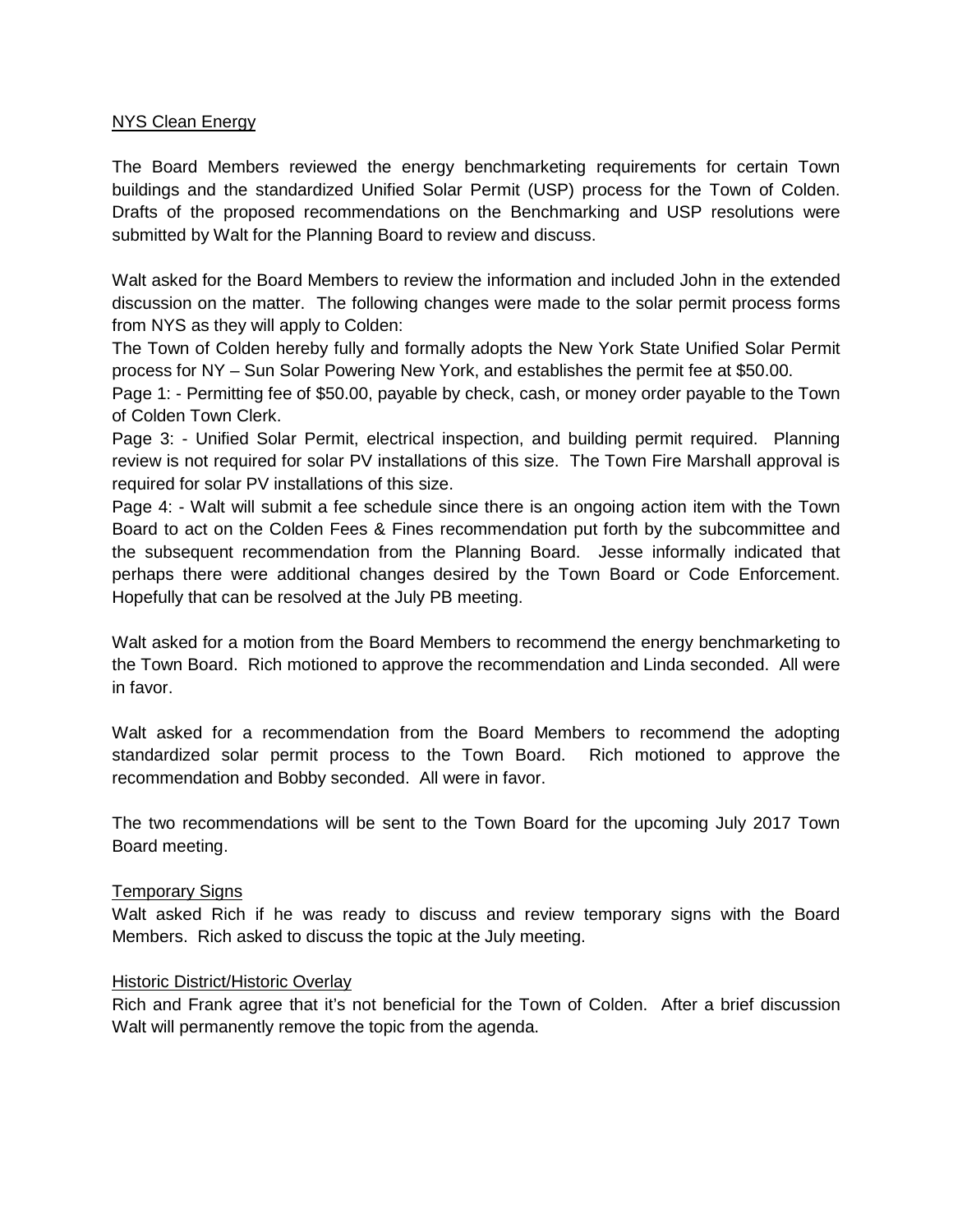## Accessory Structure/Use Discussions

Walt asked Bobby to update the Board Members regarding his research on accessory structures. Bobby compared similar Towns to the Town of Colden. Bobby contacted Code Enforcement Officers from Sardinia, Warsaw, Marilla, Boston, and Yorkshire.

Bobby is waiting to hear back from Holland, Franklinville, and North Collins. Bobby reported most Towns will not allow an accessory structure to be built before a principle structure, so in that respect Colden is not out of step with nearby Towns of Western New York.

## Code 108-Various

Walt asked the Board Members to draft up concerns for the next meeting.

## Alternative Housing

Walt also added concerns for alternative housing. Bobby researched tiny houses and the square footage would not be allowed in the Town of Colden. The Board Members will review requirements for foundations and trailers. Walt will email a link to the Board Members for searching local laws for multiple Towns. Code Enforcement feels that "tiny houses" and situations like tree houses may become more frequent issues in Colden, thus perhaps some pro-active recommendations to the Town Board are appropriate.

## II. New Business

## NYS Broadband

Peter scheduled a meeting with a Representative from Spectrum regarding broadband coverage for the Town of Colden. Walt will email to Peter past franchise coverage maps and "street walk" survey compliance and service limits that he received long ago from Adelphia and Time Warner regarding Colden cable/internet service. Peter will update the Board Members at the July meeting on this topic.

#### Northern Access 2016 Update

Walt didn't have any new updates. Walt did share that all pipeline easements recipients received their money that was owed and the NYS DEC denied the water certificate for the Northern Access.

# NYSEG Distribution Power Line Thinning Activity

Walt gave an update the tree trimming will start in two weeks per information from the contractor NYSEG hired.

#### Clean Energy

A meeting was scheduled for June  $22<sup>nd</sup>$  at 9:30am with Solar Liberty and the Town of Colden Buildings. The meeting is to discuss roof mounted panels installed on the Town of Highway Building and options for solar systems on the Town Hall and Senior Center as may be applicable.